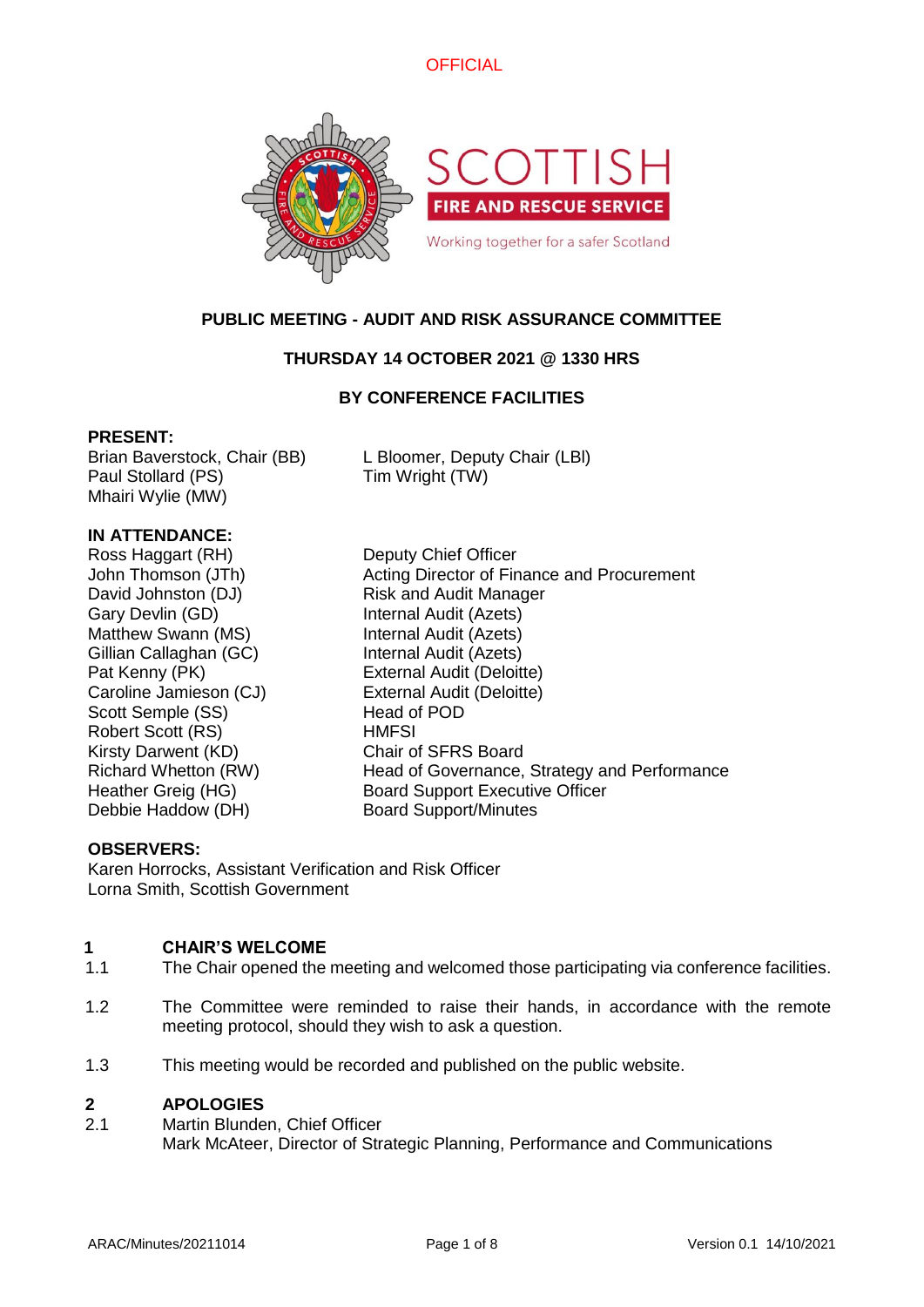# **3 CONSIDERATION OF AND DECISION ON ANY ITEMS TO BE TAKEN IN PRIVATE**

- 3.1 The Committee discussed and agreed that Item 18 (External Audit – Annual report to Members and Auditor General for Scotland) and Item 19 (SFRS Draft Annual Report and Accounts 2019/20), would be heard in private session due to confidential financial information not already in the public domain and matters considered of a confidential nature in line with Standing Orders (Item 9E and 9G respectively).
- 3.2 No further items were identified.

#### **4 DECLARATION OF INTERESTS**

4.1 None.

### **5 MINUTES OF PREVIOUS PUBLIC MEETING:**

#### 5.1 **Thursday 8 July 2021**

5.1.1 The minutes were agreed as an accurate record of the meeting.

#### 5.2 **Thursday 26 August 2021 (Special)**

5.2.1 The minutes were agreed as an accurate record of the special meeting.

#### 5.3 **Matters Arising**

5.3.1 There were no matters arising.

### 5.4 **The minutes of the meeting held on 8 July 2021 and 26 August 2021 were approved as a true record of the meetings.**

### **6 ACTION LOG**

6.1 The Committee considered the action log and noted the updates.

### **Item 14.2 Quarterly Update of Gifts, Hospitality and Interests Register (08/07/2021):**  The Committee were still keen to understand the effectiveness of the new Fraud Policy, however, they noted that the process for gathering feedback had been initiated. DJ outlined his proposal for gathering further feedback and engagement with Directorates. It was agreed that this action would be closed.

### 6.2 **The Committee noted the updated Action Log and approved the removal of completed actions.**

#### **7 INTERNAL AUDIT**

### 7.1 **SFRS Internal Audit Progress Report 2021/22**

- 7.1.1 GD presented a report to the Committee which summarised the progress on the delivery of the 2021/22 Internal Audit Plan and the following key points were highlighted:
	- Completion of Remote Working Audit
	- Completion of fieldwork for Fire Safety Enforcement Audit
	- Planning underway for the Learning and Development Audit
	- Status of Key Performance Indicators (green)
- 7.1.2 In regard to KPI 4 (customer feedback), the Committee were reminded that this was gathered through an iterative process. DJ noted that the relationship with Azets was positive and there was a good level of engagement throughout the Service. Should any areas of improvement be identified, these would be discussed and actioned. GD confirmed there was positive and strong engagement with a focus on continuous improvement for both Azets and the Service.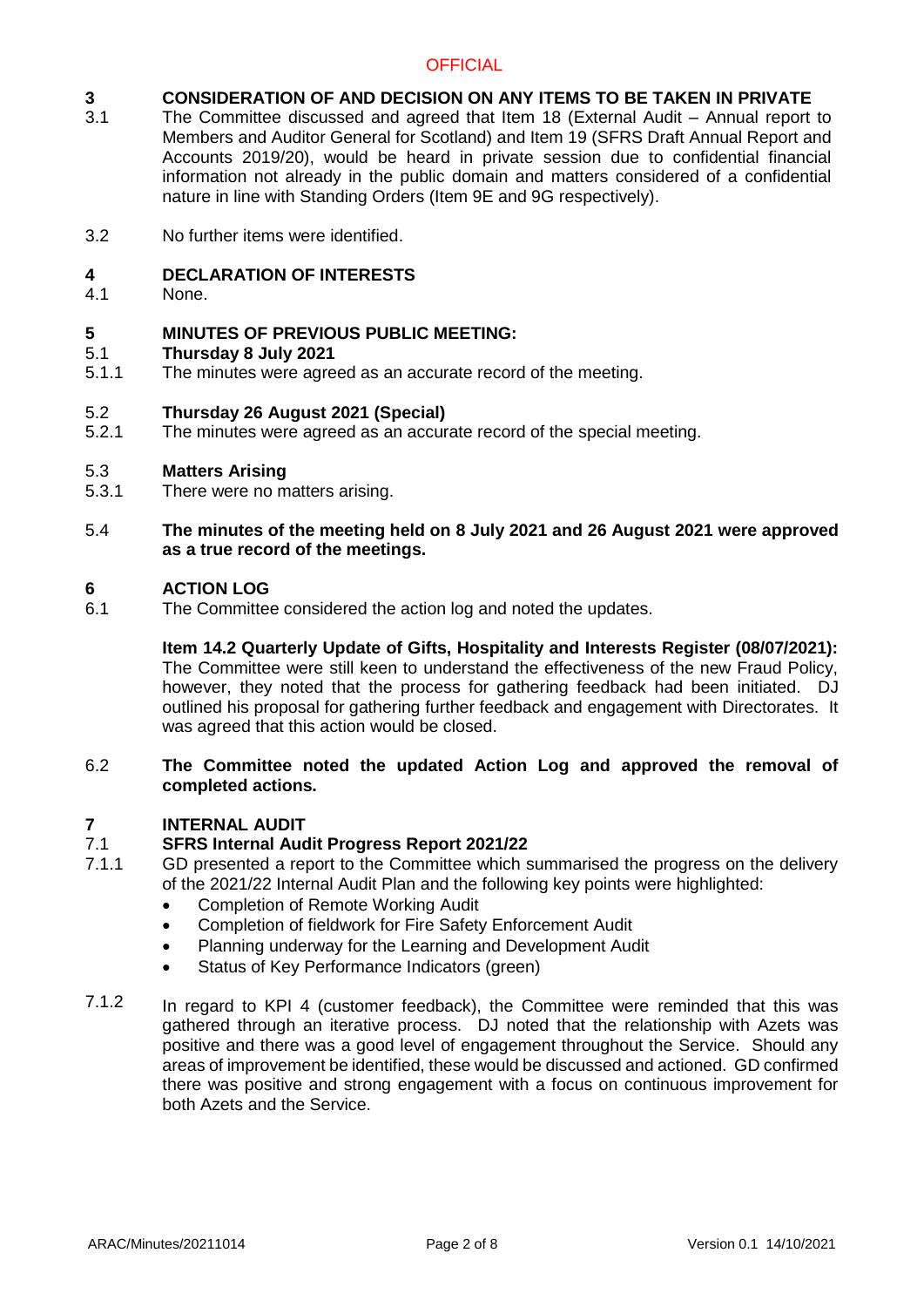- 7.1.3 Final Report – SFRS Remote Working
- 7.1.4 MS advised the Committee of the outcome of the audit which found the SFRS's arrangements for remote working reflected good practice and identified 5 areas of improvement.
- 7.1.5 SS acknowledged the positive report and noted that the Service were still in the learning process and developing the concept. SS informed the Committee that a series of staff agile working workshops had been held and some of the feedback aligned with the audit findings. SS noted that the Agile Working Group had been convened to develop and implement the Agile Working Framework.
- 7.1.6 JT to confirm with ICT colleagues to provide clarification on the status of the multi factor authentication project.

### **ACTION: JT**

- 7.1.7 The Committee commented on the increased risk to data security/personal safety and the potential risk to staff feeling isolated or disconnected from the Service. SS noted that both personal safety and cyber security were important and at the forefront of guidance for staff which was similar to the Lone Working guidance. SS reminded the Committee that Agile Working was only one option available to staff and that this may not work for the individual or wider team. There would still be an expectation and need for individuals to maintain connections to reduce the risk of them becoming or feeling isolated.
- 7.1.8 In regard to the staff survey undertaken by Azets, the Committee commented on the small sample size and MS advised that this was due to issues with accessing the data to contact individuals direct.
- 7.1.9 In regard to training, SS noted that a range of training including mandatory elements was currently being developed. He noted the differing opinions/attitudes of and the challenges faced by managers, however, the Service were asking managers to be open and willing to trial and test agile working options.
- 7.1.10 RH reminded the Committee that due to the ongoing restrictions, the Service were still unable to fully understand the true implementation of agile working.
- 7.1.11 The Committee commented that this was an extremely positive report and highlights the significant progress the Service had made in responding to the challenges of enforced remote working.

#### 7.1.12 **The Committee scrutinised the progress report and the final report.**

#### **7.2 Progress Update – Internal Audit Recommendations**

- 7.2.1 MS presented a report to the Committee outlining the status of the recommendations raised by Internal Audit noting the inclusion of a comments section from Azets on previous outstanding recommendations. The following key areas were highlighted:
	- New arrangements agreed regarding reviewing older actions to check the relevance of the action.
	- Both the Fraud and Risk Policies were being presented at today's meeting and it was anticipated that this would remove several outstanding actions in the coming months.
- 7.2.2 The Committee noted and welcomed the new arrangements for reviewing older recommendations with a view to streamlining the report.
- 7.2.3 In regard to Recommendation 4 (Water Planning), DJ advised the Committee that further assurance was required to evidence how the work was progressing. RH noted that the overarching risk on water planning had been deescalated due to the positive action taken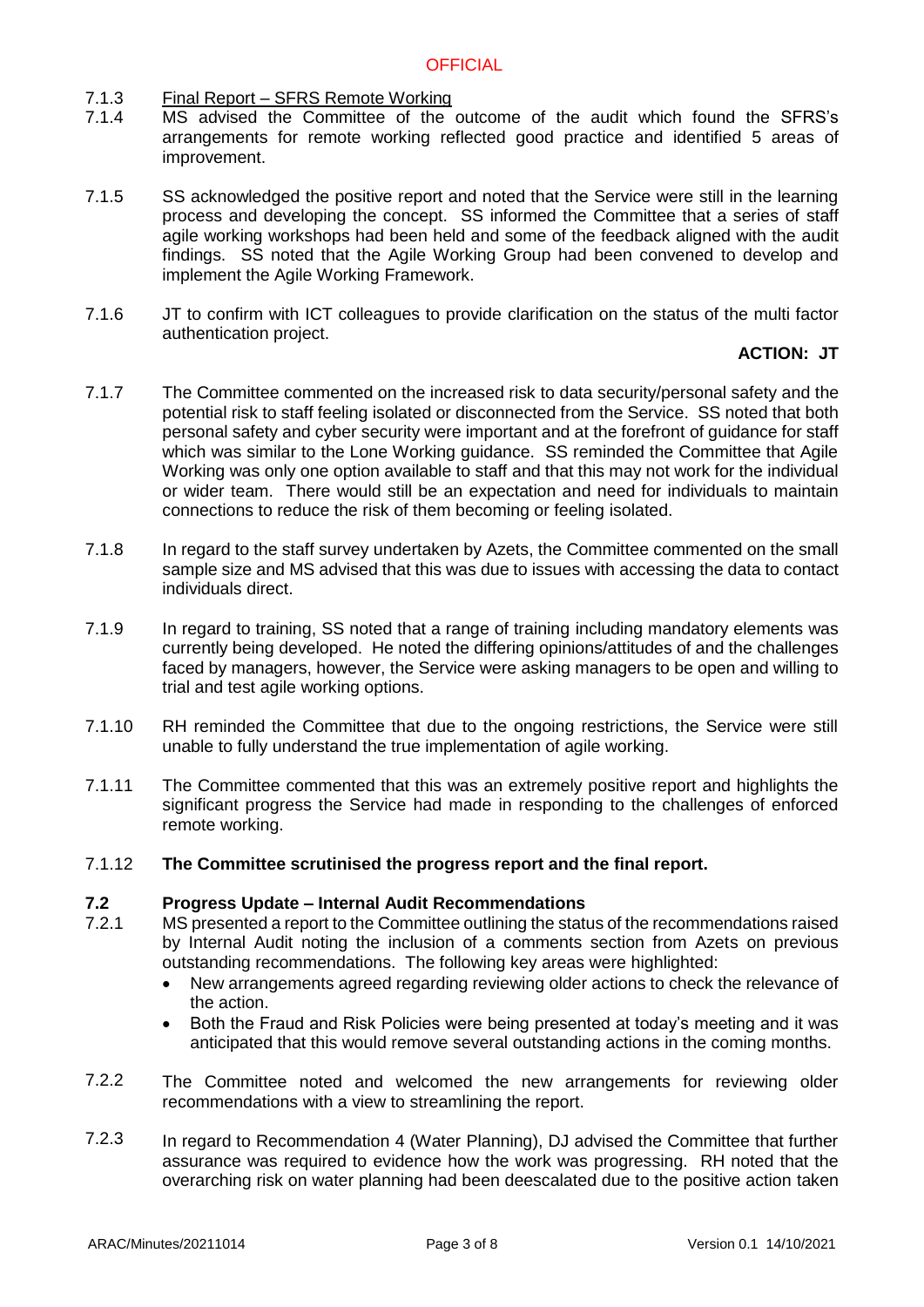with Scottish Water. The Committee would welcome an update at the next meeting (January 2022).

# **ACTION: DJ**

7.2.4 The Committee commented on the numerous revised timescales and noted the potential reasons ie over ambitious, impact of Covid, reliance on  $3<sup>rd</sup>$  parties, etc. The Committee have asked for some focus to be given around recommendations where there are multiple date changes and to report back at the next meeting.

### **ACTION: Azets**

### 7.2.5 **The Committee welcomed the update and the progress being made.**

### **8 INDEPENDENT AUDIT/INSPECTION ACTION PLAN UPDATE**

- 8.1 RW presented a report to the Committee outlining the arrangements for managing audits/inspections reports and associated action plans and provided an update on the progress relating to the Audit Scotland report. The following key points were highlighted:
	- Audit and Inspection overview dashboard which provides high level details of all action plans.
	- Audit Scotland Report (May 2018) Action Plan: Further 2 actions completed, revised timescale for last remaining action (Retained Duty System Terms and Conditions). Overall 98% completion.
- 8.2

8.3

Typographical error within the title of Appendix B, was identified and amended.

### **The Committee scrutinised the report.**

#### **9 AUDIT DIMENSIONS AND BEST VALUE FOR THE YEAR ENDED 31 MARCH 2021**

- 9.1 The Committee were reminded that the draft version of the report had been presented and discussed at their special meeting on 26 August 2021. An updated report was now presented to the Committee for completeness and scrutiny of any substantive changes (since 26 August 2021).
- 9.2 PK confirmed that the report has been amended in line with the discussion on 26 August and upon receipt of correspondence from the Committee Chair. He outlined the following main changes:
	- Introduction section: Revised to provide clarity that the audit was risk based and proportionate as per the wider scope guidelines set by Audit Scotland. Therefore, the audit was likely to identify areas of improvements and should not be read as a comment on the overall performance of the Service.
	- Training Strategy recommendation: Key issue was regularly reporting targets set to allow effectiveness and implementation of the training strategy to be assessed.
	- Outstanding Internal Audit recommendations: Revised narrative to clarify the position.
- 9.3 In regard to the management response, JT confirmed that the Committee's comments had been reflected in the action plan and that timescales had been revised to be more realistic. Following discussions at the pre-agenda meeting (4 October), JT advised the Committee that further adjustments would be made to provide greater clarity and noted that some timescales had still to be updated. JT to provide details of these revisions to the next meeting.

# **ACTION: JT**

### 9.4 **The Committee scrutinised the report and confirmed that they were content with the revisions made.**

### **10 DRAFT ANTI-FRAUD AND CORRUPTION POLICY**

10.1 DJ presented a report to the Committee which contained the draft Anti-Fraud and Corruption Policy for scrutiny and highlighted the following key issues: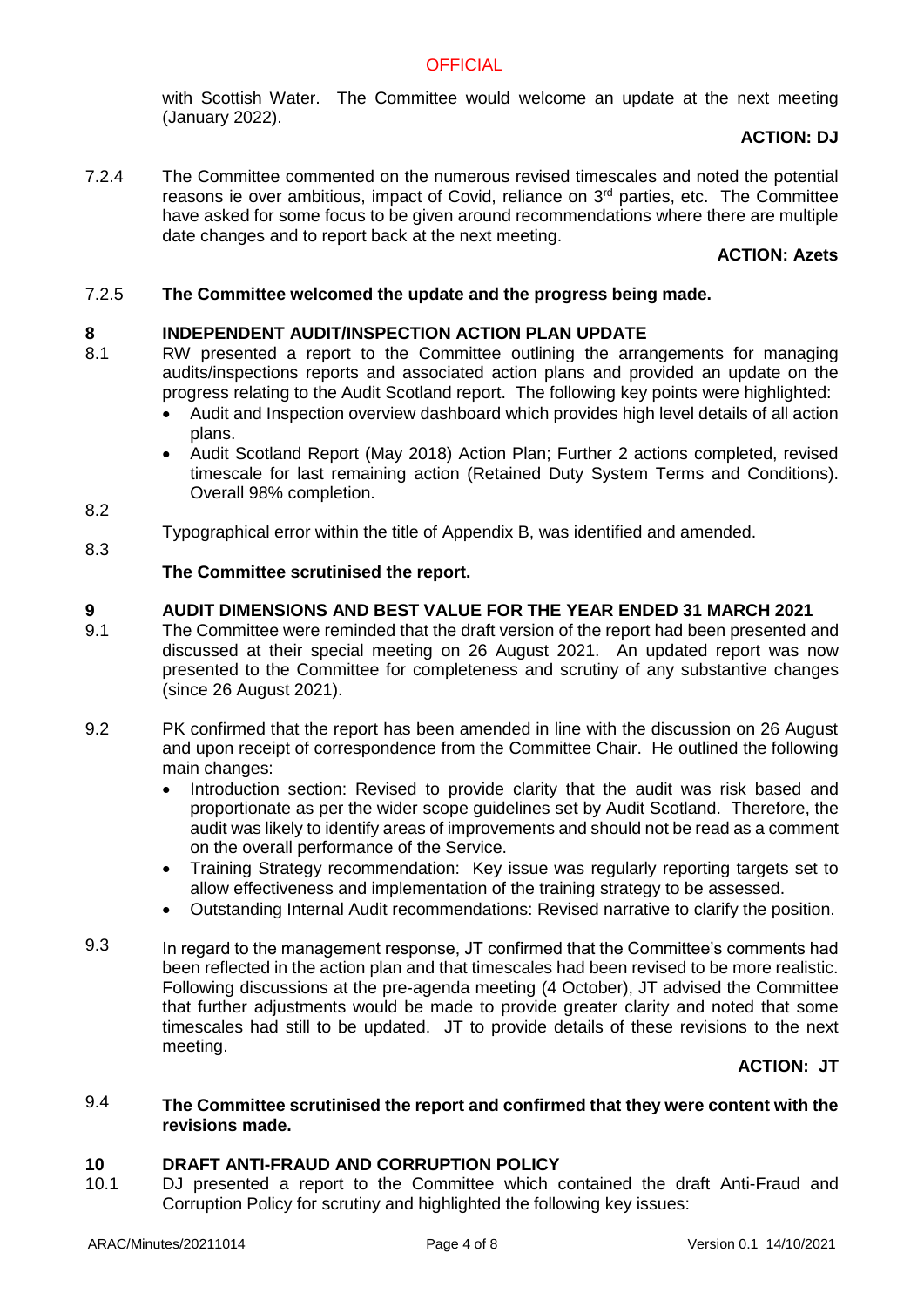- Policy defines the Fraud Framework and aligns with other relevant policies to minimise the risk of fraud and corruption and enhancing the Service's overall systems of control.
- To raise awareness and understanding, initial fraud training had been delivered to some staff and a fraud LCMS training package has been developed and a roll out programme was being considered. This would also include direct engagement with Directorates to raise awareness.
- Future reporting would be through the Good Governance Board and ARAC.
- 10.2 DJ clarified that during the initial investigation phase to identify potential fraud, consideration would be given to the sensitivities of the allegations before briefing the Chief Officer, etc. He confirmed that should fraud be identified then the Chief Officer, etc would be informed.
- 10.3 RW briefed the Committee on the role and remit of the Good Governance Board and agreed to circulate the Terms of Reference for information.

# **ACTION: RW**

10.4 The Committee commented on the term "*gross negligence*" and queried whether this could be restrictive. DJ advised the Committee that advice had been sought from Legal Services regarding this term and would confirm the wording used and notify the Chair outwith the meeting.

# **ACTION: DJ**

- 10.5 DJ reminded the Committee that the purpose of the Anti-Fraud Policy was to raise awareness, outline processes, highlight potential danger signs/identifiers and its links to other policies.
- 10.6 JT assured the Committee that any suspected fraudulent activities would be reported to the Chair of the Board and ARAC as soon as possible, and would then form part of the regular update report submitted to the Committee.
- 10.7 **The Committee scrutinised and, subject to minor amendments, recommended the Anti-Fraud and Corruption Policy to the Board for approval.**

### **11 DRAFT RISK MANAGEMENT POLICY**

- 11.1 DJ presented a report to the Committee which contained the draft Risk Management Policy for scrutiny and highlighted the following key issues:
	- Policy promotes awareness of risk, provides assurance of adequate controls in place, and alignment to the Service's management of risk processes.
	- Maturing of the risk framework to further strengthen system of controls and alignment to risk maturity.
	- Policy updated to reflect the current practices such as provision of assurance, ability for scrutiny at all levels, increased awareness and engagement.
	- Need for period of stability to embed the framework (as outlined in the Internal Audit 's report on Risk Management).
	- Future Strategy Day session on Risk Appetite (January 2022).
	- Portfolio Office were developing new documentation and this would be aligned to the new risk management practices and framework.
	- Revised reporting template had been well received, provides greater transparency and scrutiny at all management levels. This has generated an increase in requests for further information and work was ongoing to develop an additional level to look at functional and project risks within the reporting tool.
- 11.2 The Committee noted the risk appetite session at a future strategy day and indicated that during this session a discussion on how the risk description and scoring reflected on the risk appetite at different points.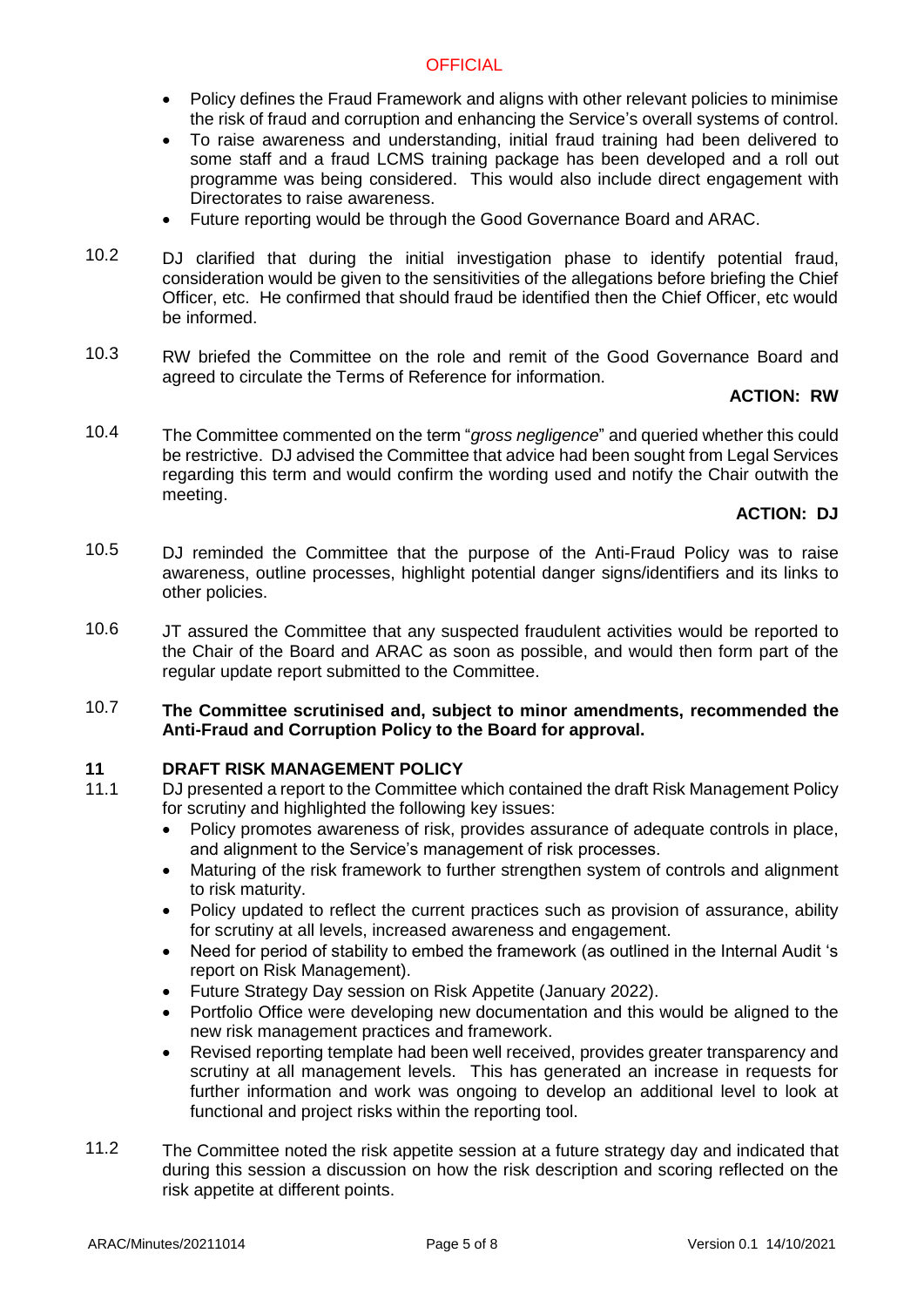11.3 The Committee commented on the need for the Portfolio Office's reporting of risks to be aligned with the risk management framework. DJ assured the Committee that he was engaging with the Head of Portfolio Office, who was aware and keen to ensure alignment. The Committee acknowledged that the reporting of project risks was well established and requested that a specific update on the alignment process be included in the risk reporting at the next meeting (January 2022).

# **ACTION: DJ**

11.4 To provide transparency, RS advised the Committee that risk and change management would be a particular focus of HMFSI going forward. BB thanked RS for this early indication and would welcome the opportunity to discuss this further outwith the meeting.

### 11.5 **The Committee scrutinised and recommended the Risk Management Policy to the Board for approval**.

### **12 QUARTERLY UPDATE OF GIFTS, HOSPITALITY AND INTERESTS REGISTER**

- 12.1 DJ presented the report to the Committee providing an update on the Gifts, Hospitality and Interests Register for Quarter 2 2021/22.
- 12.2 The Committee noted their concerns regarding the number of individuals not selfidentifying and the potential lack of awareness and effectiveness of the new policy. Discussions to be held outwith the meeting to consider areas to be reported on at the next meeting (January 2022) in order to provide broader assurance around additional actions being taken where interests are reported.

**ACTION: BB/DJ**

### 12.3 **The Committee noted the report.**

*(The meeting broke at 1516 hrs and reconvened at 1526 hrs)*

### **13 INTERNAL CONTROLS UPDATE**

#### 13.1 **a) Overview of Strategic Risk Register and Aligned Directorate Risks**

- 13.1.1 DJ presented the revised Strategic Risk Register (SRR) along with the aligned Directorate Risks to the Committee and outlined the information contained within the appendices.
- 13.1.2 DJ provided further clarity on the information being presented within Appendix D (Directorate Closed Control Summary) and Appendix E (Directorate Closed Risk Summary).
- 13.1.3 Regarding changes to risk ratings, DJ confirmed there were no changes during this reporting period and stated that any changes would continue to be captured and reported within future reports.
- 13.1.4 The Committee commented on the opportunity to influence the reporting format/process and felt that this has been missed. DJ noted that the new format was being presented today and the Committee still had the opportunity to provide some feedback. BB and DJ to discuss the format of the report further outwith the meeting.

### **ACTION: BB/DJ**

13.1.5 The Committee noted potential loss of the overarching commentary, details of changes to risk ratings, effectiveness of controls, etc from the new format of reporting. DJ advised the Committee that although the format of the report had been revised, the same information was being presented and, if appropriate, additional information could also be provided. JT informed the Committee that the new format risk report was well received by the Strategic Leadership Team and provided additional levels of granularity.

#### 13.1.6 **The Committee scrutinised and supported the continued development the report.**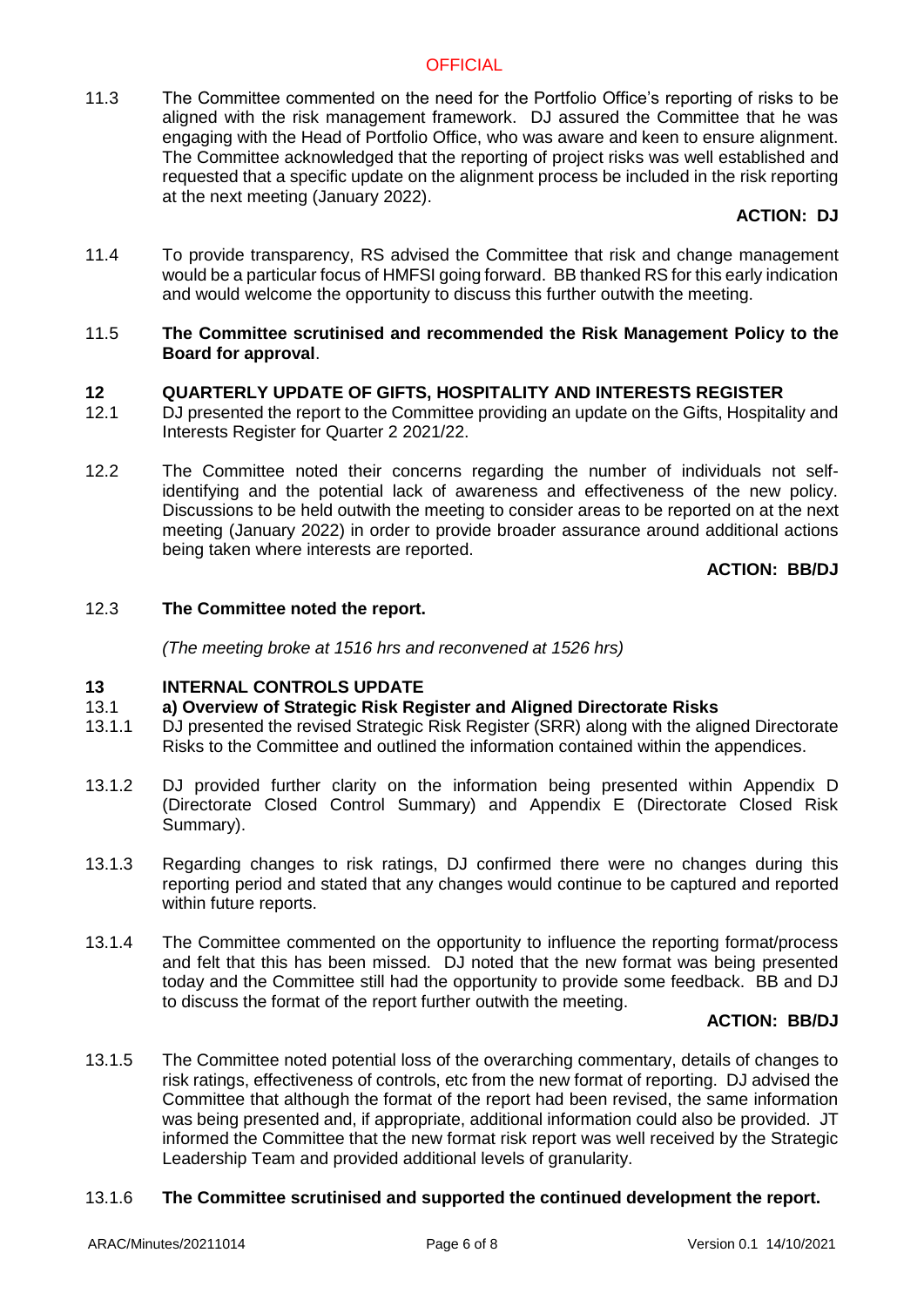### 13.2 **b) Anti-fraud/Whistleblowing Update**

13.2.1 JT noted that there were no issues to report.

### **14 QUARTERLY UPDATE REPORT ON HMFSI BUSINESS**

- 14.1 RS presented the quarterly report to the Committee to provide an update on HMFSI's inspection and reporting activity during 2021/22 and the following key areas were noted:
	- Local Area Inspection (LAI) for Argyll and Bute now complete and the LAI for Angus has commenced.
	- Formal discussions underway regarding new proposals for annual Service Delivery Area inspections rather than individual Local Authority area inspections. Further details would be provided at the next Board Strategy Day (November 2021).
	- Thematic Inspection on the Service's plans and preparedness for the UN Climate Change Conference had now been completed.
	- Fieldwork for the Thematic Inspection re Firefighting in High Rise Buildings was still ongoing and the final report would be laid before Parliament in May 2022.
	- Fieldwork for the Thematic Inspection re Health and Safety An Operational Focus has been concluded and the final report would be available in Quarter 4 2021/22.
	- Thematic Inspection on the Review of Operational and Protective Equipment had been deferred and would be rescheduled as necessary. Reminder that Azets previously carried out an audit on this area.
- 14.2 RS confirmed that potential benchmarking proposals would be included in the Strategy Day session.
- 14.3 The Committee noted and welcomed the collaborative approach and engagement with the Inspector. RS thanked the Service for how he and the revised approach had been accepted.
- 14.4 **The Committee noted the report.**

#### **15 REVIEW OF ACTIONS**

15.1 HG confirmed that 9 formal actions were recorded during the meeting.

### **16 FORWARD PLANNING**

#### 16.1 **a) Committee Forward Plan Review**

The Committee considered and noted the Forward Plan.

16.2 **b) Items for Consideration at Future IGF, Board and Strategy Days Meetings** No items were noted.

### **17 DATE OF NEXT MEETING**

- 17.1 The next meeting is scheduled to take place on Thursday 20 January 2022 at 1000 hrs.
- 17.2 There being no further matters to discuss the public meeting closed at 1605 hrs.

### **PRIVATE SESSION**

### **18** 18.1 **EXTERNAL AUDIT – ANNUAL REPORT TO MEMBERS AND AUDITOR GENERAL FOR SCOTLAND**

CJ presented the Annual Report to Members and Auditor General for Scotland report to the Committee and noted some key areas. Th Committee scrutinised the report, noted the areas still to be finalised, and thanked all those involved in the production of the report.

### **19 SCOTTISH FIRE AND RESCUE SERVICE DRAFT ANNUAL REPORT AND ACCOUNTS 2020/21**